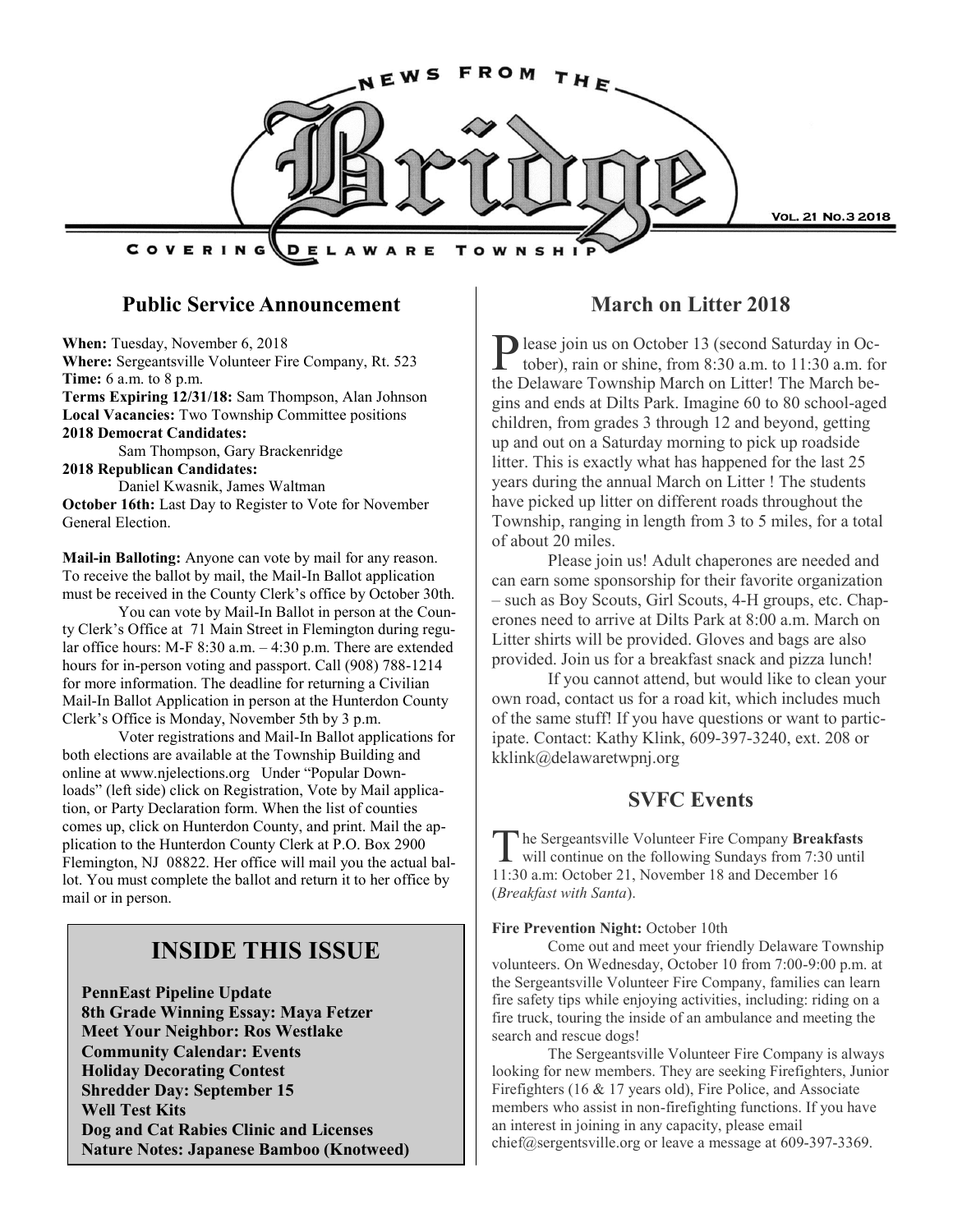## **Meet Your Neighbor: Ros Westlake**

*by Mary Coffey*

R os Westlake is a woman of many talents. She is the youngest of four daughters born to a Canadian immigrant father and a mother from Rhode Island. The family wound up in Princeton, where Ros was born and raised. Ros majored in European Integration at American University in Washington D.C. and participated in Semester-At - Sea — four and a half months on a ship that circumnavigated the world with 11 ports of call.

After graduation, she got a job as a cook. Within six months she was head chef of the Rivers' Edge Café. Eventually, she realized that "she was not a brilliant chef, it was awfully hard work, and she would not be able to support herself on what she was earning."

So she went back to school. She took the LSAT's and attended Rutgers School of Law in Newark, commuting to school during the day while cooking and catering at night and on weekends. After graduating, she clerked for the Hon. C. Judson Hamlin, J.S.C. and then got a job at a general practice firm in North Brunswick where she stayed for 18 years, transitioning from associate to full partner.

Eventually, Ros decided to strike out on her own. Her areas of practice include real estate, land use and zoning, municipal court, simple estate planning and her favorite: outside in-house council. There are lots of small companies that cannot afford an attorney on staff. Ros provides general corporate and small business support, ranging from assistance with contracts, buying and selling businesses, and guidance with employment issues. She liaises with other professionals such as insurance agents, accountants, patent attorneys and litigation counsel so that the business owner can focus on business. "I speak lawyer, and I speak client. My clients don't have to talk to the lawyers; I do it for them. They are relieved to have someone they trust handle the legal issues that come up." She met husband Steve through the local chapter of the Porsche Club of America (PCA). They became acquainted when Steve got a couple of speeding tickets, and her Porsche mechanic, who was also Steve's Porsche mechanic, told Steve: "I know this lady who's a lawyer and goes to municipal court." Several months after she got him off the hook in court, they began dating.

Ros got her first Porsche in 1997. She joined PCA and "did a track day," that is, drove her car out on the racing track, to learn about high performance driving. She got hooked and has driven at New Jersey Motorsports Park, Pocono Raceway, Summit Point, Lime Rock, Road Atlanta and on the Nurburgring in Germany. She does not race against anyone--just goes out on the track with others of the same skill level to learn how to best drive their cars. Steve is more serious about his car habit. He got his first Porsche in 1987 and began racing the next year. He does

"sanctioned" (amateur) racing, where there are strict rules about the cars, and you race against others with similar types of cars in 30 minute Sprint Races or 90 minute Enduro Races. "It's like a real live car race." Ros is Steve's crew chief.

Tired of living in Princeton, they married and moved to Delaware Township in 2004. Steve has a son and daughter, from a previous marriage and Ros and Steve are now delighted grandparents to a five-year-old granddaughter and a five-month old grandson.

They live on a 13-acre property with their three cats, Zoe, Sam and Wendy. Their house, originally built around 1860, burned to the ground in 1939 but was rebuilt on the original foundation in the early 1940's. Ros and Steve have made some renovations. The kitchen, completely redone, is state-of-the-art, as befits a former chef. They also had the patio and stone retaining walls built to take advantage of the lovely view. "We used all local contractors to do the work, because we believe in supporting our community. It was worth it; they did a beautiful job."

Ros is very involved with the community. She is Chair of both the Open Space Committee and Planning Board. Ros is also a founding member of the Delaware Township Citizens Against the Pipeline and a Trustee of HALT– Penneast. She bakes carrot cakes and makes the Hospice Dinner desserts for the Sergeantsville Inn. When the Inn burned several years ago, she and her husband started the "Go Fund Me" page, because "You wouldn't have Sergeantsville without the Sergeantsville Inn. It had to be saved…"

Ros and Steve love it here. "We've been here 14 years now and we would never look back."

### **Shredder Day: Sept. 15**

O n Saturday, September 15, from 8am to 11am, at the Township garage on Rte 523, Delaware Township is providing "shredder day" for Township residents. The shredder, to be made available for **residential use**, accommodates sizeable quantities of documents. Assure Shred uses a Pierce-and-Tear shredding system. This system tears the paper at the fiber instead of cutting it. This results in a random and more secure shred size than standard strip-cut shredders. Certificates of destruction are issued to every client certifying that the materials have been completely destroyed. If you wish, you may also view the shredding process through a closed-circuit monitor mounted on the truck.

NO need to removed staples, paperclips, or small fasteners. Please do not bring materials to be shredded in plastic wrap or plastic bags.

**Limit:** 10 boxes per vehicle.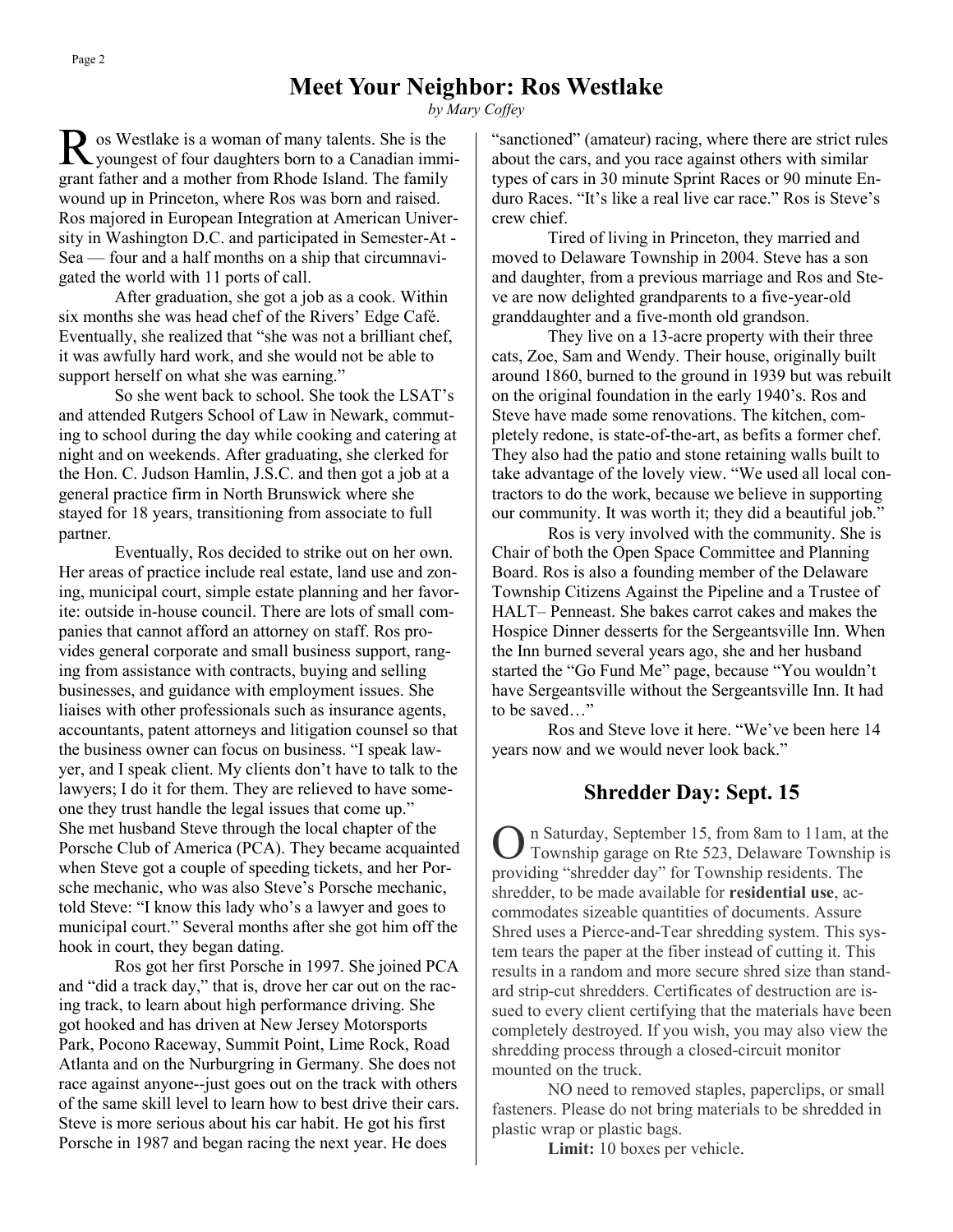## **8th Grade Citizenship Winning Essay**

*By Maya Fetzer*

*Editor's Note: The Township Committee sponsors an annual essay contest. In January, 8th graders visited the Town Hall to learn about Township government from our employees. –SDL*

B efore the class had traveled down to the Town Hall in January, I was unaware of the amount of effort efore the class had traveled down to the Town Hall and dedication that it takes to run our small community. From collecting taxes to designing our neighborhoods, there are so many things that the township does that I was either unaware of or didn't think were such grueling jobs.

From the start of the town, the people working in the Town Hall have been able to keep the town running and growing, but one of their most important jobs is to stop the town from growing. Before going down to the Town Hall, I had never heard of open space, and now after the trip, I understand its importance and how protecting it helps our community in many different ways.

When we went down to the Town Hall, there were many different things that we were taught, but the main thing I learned about was open space. Before going down to the Town Hall, I had always known that we had large amounts of fields and open, grassy spaces in our community, but I never knew why nothing was being done with them. I always had thought that we should be building houses on those spaces because that would be the best thing for our community. Then, we went down to the Town Hall and were taught about open space. I learned that Delaware Township protects open space for many different reasons. First, it is good for the environment to have open spaces without houses on them. The more houses there are, the more pollution there will be. Next, the more houses we build, the more our taxes will go up.

The first time I heard this, it didn't make sense. If we had more people, it would make sense for our taxes to be less, but the more people that come in make more people in our schools. The taxes that they pay do not outbalance that. Susan D. Lockwood explained that cows don't go to school, people do, and that's why open space is better than building houses. After traveling down to the Town Hall, I now know many different things about Delaware Township. Before, I thought it didn't take much to run our small town, but now I know that it takes lots of planning and decision making to allow a town, even one that is small like ours, to function properly. The Town Hall and the people who work there do many things. They collect taxes, design our neighborhoods, manage our recycling, plan recreational events, and organize and execute everything else that needs to be done to make sure that our town is in the best condition it can be. One of the main jobs that the Town Hall has that I learned about was managing open space. Without open space and the work that the people at the Town Hall put in every day, Delaware Township would not be the quaint, historic, picturesque place that we can all call home.

## **Pipeline Update**

O ver the summer, the Federal Energy Regulatory Commission (FERC) posted a public notice asking for comments on its review process for pipelines. The Township's Pipeline Subcommittee compiled a list of several concerns resulting from its experience with the review of the PennEast pipeline.

The Subcommittee commented on the way that pipeline need is assessed without consideration for actual energy need within the State; the fact that FERC allows the pipeline applicant to compile its own environmental impact statement (EIS) and also to select the review company for the EIS; the fact that many materials, including important maps, are not made readily available to residents, although FERC's rules say they should be; the concern that many comments on crucial issues like the possible contamination of residents' wells do not receive adequate responses, and a response to a concern of such magnitude should not be easily dismissed by FERC; and that public hearing opportunities should not be limited by the size of the hearing venue nor should they be conducted behind closed doors by commenters talking into a tape recorder.

It is unclear what may result from the comments, but the Subcommittee felt it is important to take every opportunity to express dissatisfaction with the pipeline review process.

Additionally, the Township, other municipalities, Hunterdon County, and State of NJ continue the legal fight against PennEast's proposed eminent domain seizure of local property.

### **Updates on Township Initiatives**

The long overdue refresh of the Township website is<br>nearing completion. As an additional benefit, website he long overdue refresh of the Township website is support costs will decrease from \$4000 per year to less than \$1500 per year.

The new website will contain Township ordinances integrated into one, cross-referenced document in a searchable format providing residents with more transparency about the rules that govern the Township.

Regular road maintenance is back on track. Maintaining approximately 16 miles of roads each year ensures that all 80 miles of Township roads will receive routine maintenance every 5 years.

Finally, while the Township had hoped to complete the last section of sidewalk in Sergeantsville for the Delaware Township School evacuation route, because Sergeantsville is a Historic District, the proposed sidewalk needs review by multiple state agencies, which is taking longer than anticipated.

Thanks to those residents who contacted the Township with suggestions, advice, and requests.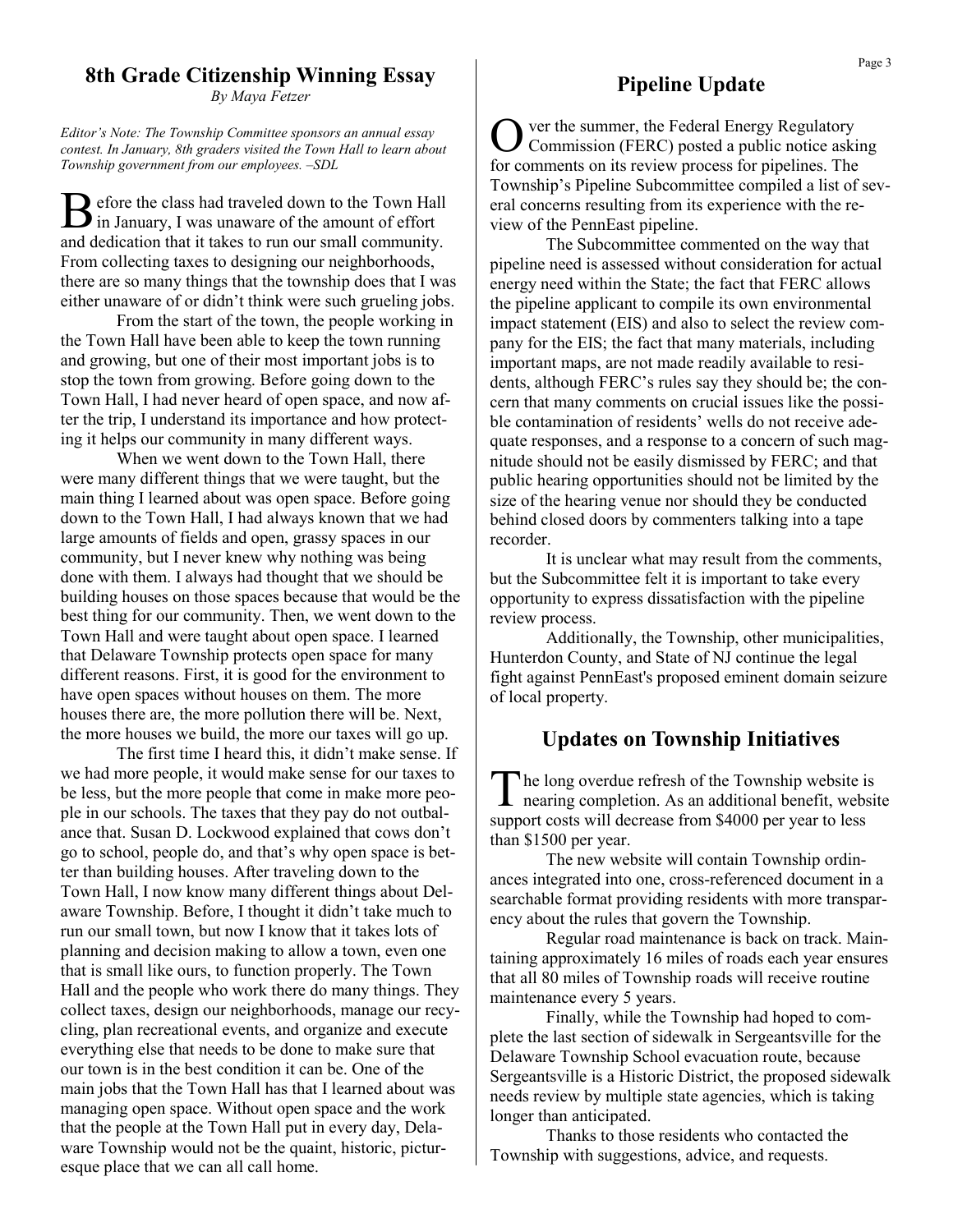## **Sandy Ridge Baptist Church Celebrates 200 Years**

S andy Ridge Baptist Church, located at 47 Sandy<br>Ridge Road will be celebrating its bicentennial on andy Ridge Baptist Church, located at 47 Sandy October 20th and 21st. Periodically we must take a look back to rediscover how our church came into being, what its early ministry was like, and how it has grown and changed over the years. Our celebration will give individual members and community the opportunity to tell and hear stories of the past and present days of the church and what the future might hold.

The congregation dates its beginnings to 1812. The Reverend Charles Bartolette was the first pastor. In the early years services were held in individual homes. The congregation increased in numbers and in 1817 it was decided to build a building. In selecting the site for the meeting house, it was for a time unsettled; everyone wanted it located nearest to them.

Finally it was agreed upon to build it on a beautiful ridge in New Jersey between the towns of Sergeantsville and Stockton, in what is now Delaware Township. David Butterfoss and Parritt Vandolah furnished grounds for church and cemetery purposes, for nominal sums. Parritt Vandolah with his own hands dug the first grave in the cemetery for Rebecca Doyle.

The first primitive meeting house was erected in the summer of 1817 and opened for worship in January, 1818. On October 24th, 1818 a church was formed with 19 members from other churches and became Sandy Ridge Baptist Church. Two people Samuel R. Hunt and Joseph Britain were baptized on October 25th, 1818. Father Bartolette preached every other Sunday until 1832. The building served its purpose until 1866 when it was taken down and the present house erected in its place. It was dedicated on November 27, 1867. From Rev. Charles Bartolette to current Pastor John Valiant, 34 men have served as Pastors.

Sandy Ridge is a rural church situated near a wooded area and away from towns. The exquisite rock exterior is still as beautiful and grand today as it was when it was built nearly 200 years ago. Northwest of the church is the cemetery where many loved ones are buried. The church has been home for generations of families that have worshipped here.

On October 20/21st an event will commemorate 200 years of service to the community. Follow us on Facebook @ SandyRidgeCommunityAmericanBaptist-Church.

## **The Ice Rink Cometh!**

S tay tuned for information on the Towns<br>ice rink when temperatures cooperate!  $\Gamma$  tay tuned for information on the Township's portable

For updates on all Township activities, check the website: www.delawaretwpnj.org

## **Well Water Test Kits Available**

The Delaware Township Environmental Commission<br>and the Raritan Headwaters Association (RHA) are he Delaware Township Environmental Commission co-sponsoring a community well-testing program for homeowners to test their drinking water for chemical and biological contaminants. Water test kits will be available for purchase at the Town hall from September 10th to September 18th.

To purchase a test kit, you must use a check (no cash) payable to the Raritan Headwaters Association and return your filled sample containers and completed paperwork to the Township Building on Wednesday, September 19th between 7:00 a.m. and 9:00 am. Test results are confidential; however the Township receives a generic notice about the findings so that it can act if it appears that a public health concern exists.

Note that the test kits are not as comprehensive as the testing required by the Private Well Testing Act and cannot be used for this purpose if you are selling your home.

Basic kits test for total and fecal coliform bacteria, and nitrate levels and cost \$60. Other tests are available for additional fees: Lead-\$25; Volatile Organics (62 chemicals)-\$95; Arsenic-\$35; Pesticides (18 chemicals)- \$135; Radon-\$50; Iron-\$15; Manganese-\$15; and Gross Alpha (radioactive contaminants)-\$80.

There will be a detailed description of the available tests on the Township's website. www.DelawareTwpNJ.org.

For more information about RHA's well test program, please call Mara Tippett from the Raritan Headwaters Association at (908) 234-1852 ext. 401 or e-mail to welltesting@raritanheadwaters.org.

## **Dog/Cat License Renewals**

The license renewal<br>February 28, 2019. he license renewal period runs January 1, 2019 thru

Applications must be received between Jan. 1st and postmarked before Feb. 28TH. (NOT BEFORE JAN-UARY 1ST). There is also a drop off box at the police station next to brick walkway available 24/7 before Feb. 28th. Applications can be found on the Township website, the Police station (8am to 3pm), and at the free rabies clinic December 1st, 10 a.m. to 12 noon at the Township garage. March 1, 2019 late charges will be added. No exceptions.

If you have tenants on your property please let them know their dogs and cats need licenses.

F or more information on joining the Lambertville-New<br>Hope Ambulance and Rescue Squad or banquet rent-Hope Ambulance and Rescue Squad or banquet rental inquiries, please call (609) 397-0945 or visit www.lnhars.org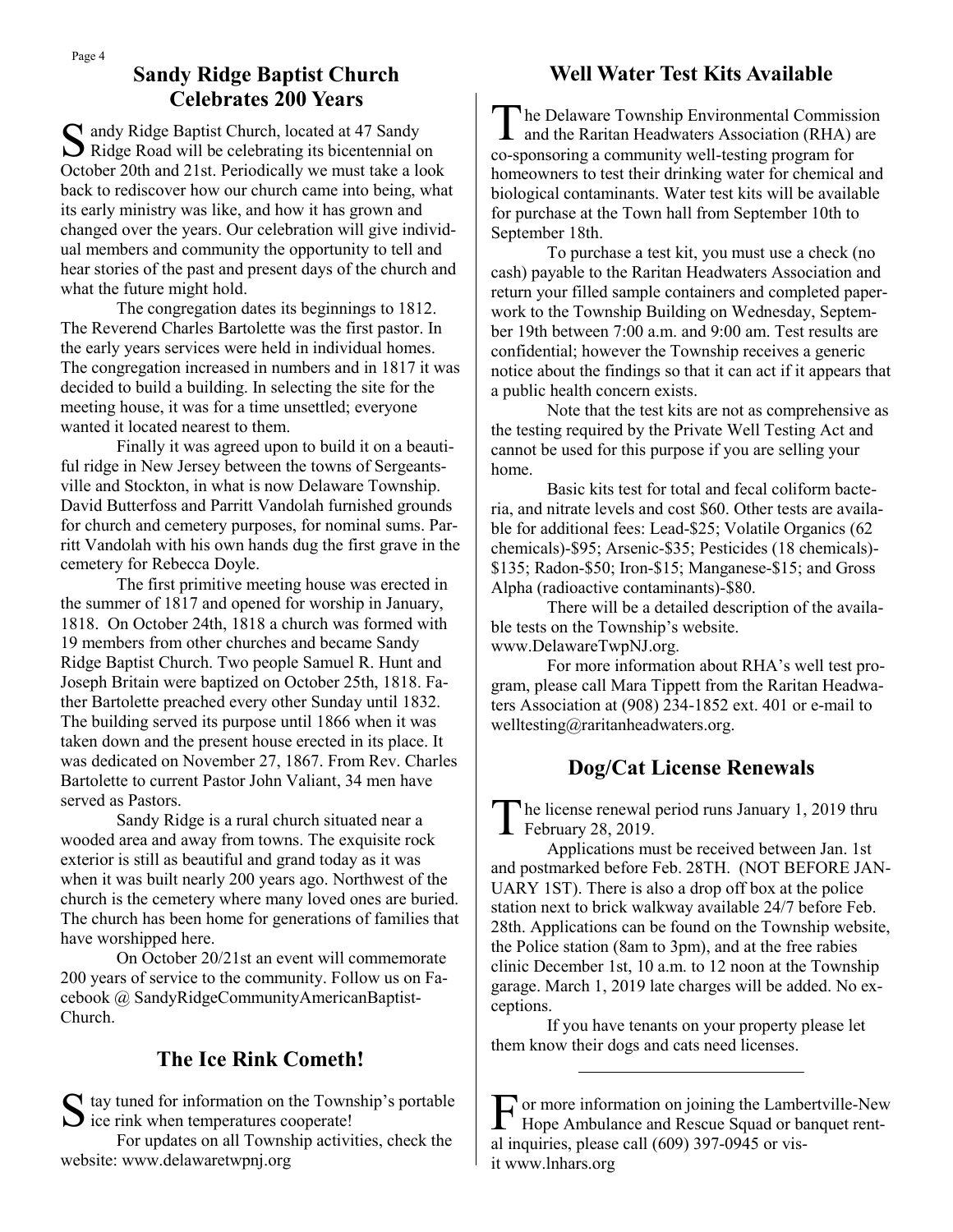## **St. Baldrick's Fund Raiser**

O n September 30, 2018 Sergeantsville Fire Company will host the 6th Annual St. Baldrick's Head-Shaving Event and Auction from noon to 5 p.m. Six years ago when asked about our goal for our first event, I prayed that we would be able to raise a much needed \$5,000 for lifesaving childhood cancer research. Today, I am proud to announce that with great support from Delaware Township residents and our surrounding community, our annual events have raised in excess of \$272,000 and have funded four promising new research projects. We are making a difference in the lives of children battling cancer! But we are not done yet. A child is diagnosed with cancer every two minutes and one in every five in the U.S. will not survive. In a six hour school day, 36 children are lost and the lives of 36 families will never be the same.

I hope this is the year that you get involved in our quest to take childhood back from cancer. We need volunteers to shave their heads and seek donations from family, friends and co-workers. Those who "brave the shave" stand in solidarity with children in treatment who typically lose their hair. Children shouldn't have to fight cancer alone. Hair is not important! But if shaving is not for you there are many other ways to show your support. Each year our family-friendly event hosts live and silent auctions. If you own a business, please consider donating an item for auction.

If life has been good, please consider making a monetary donation to someone who is shaving or to the event in general. If you believe in the cause but not in baldness, register as a volunteer and fundraise for St. Baldrick's. And if nothing else, please mark your calendar, attend the event, and bid on our amazing auction items. The event includes children's activities, lunch counter, bake sale, fire truck rides, the auctions, a DJ, speakers and the opportunity to meet some of our brave little heroes and hear the stories of their battles. Their stories are truly inspiring and your involvement will inspire them. Events like ours deliver fun and unforgettable moments, but its true value is hope.

To register to shave or volunteer or to donate using credit card please visit www.StBaldricks.org/ events/SVFC. For answers to questions about St. Baldrick's and our local event or to arrange pick up of donations for the auction, please contact Event Organizer, Linda Swackhamer at 908.303.4910 or email at gramswack@gmail.com.

F or more information on joining the Flemington-<br>Raritan First Aid and Rescue Squad please Raritan First Aid and Rescue Squad please call (908) 782-6103 or visit www.frfars.org

## **Locktown Stone Church Concert Series**

T he Friends of the Locktown Stone Church is pleased to announce its Fall 2018 Mimi Conklin Upmeyer Concert Series. The Fall concert series is a wonderful way to showcase the beautiful acoustics of the Locktown Stone Church as well as the wonderful job that is being done in preserving this gem in the middle of Delaware Township. Proceeds from the concert series as well as donations go to further fund preservation efforts.

Built in 1819 by the Old School Baptist Congregation of Hunterdon County, the church is a fine example of Federal vernacular architecture that has earned it a place on the National Register of Historic Places. The former church is available to groups and individuals for meetings and appropriate events such as weddings, poetry readings, and concerts.

**Sunday October 21:** We welcome back a baroque trio we had at the Locktown Stone Church several years ago, Ensemble Sebastian. This ensemble features Eve Friedman (baroque Flute), Eve Miller (baroque cello), and Marcia Kravis (harpsichord).

**Sunday October 28:** We will have City Winds Trio joining us again, after 7 years. This award-winning ensemble, formed in 2001, has performed in more than 100 chamber music series on the East Coast. The Trio features Crispian Fordham (flute), Meredyth Coleman (oboe), and Yuki Highashi (bassoon).

**Sunday November 4th:** We welcome Matt King (keyboard) and Bill Ware (Vibraphone) Jazz Duo. This is Bill & Matt's first time performing at the Locktown Stone Church.

Our concerts are at 4:00pm on Sundays, and typically last one hour. Light refreshments are served after each concert, during which time attendees may speak with the artists. Tickets are \$15 per person per concert, or \$40 per person for all 3 concerts. Student admission is \$5 per concert with I.D. card. For further information, please email flscconcerts@gmail.com, or call (908) 996-3087.

*Funding has been made possible in part by the New Jersey State Council on the Arts/Department of State, a Partner Agency of the National Endowment for the Arts, through funds administered by the Hunterdon County Cultural & Heritage Commission. Funding has also been received from the Large Foundation.*

## **Community Day: Oct.6**

 $\prod_{n=1}^{n}$ he Township will be holding Community Day on the afternoon of Saturday Oct. 6 at Dilts Park. See the Township website for more information.

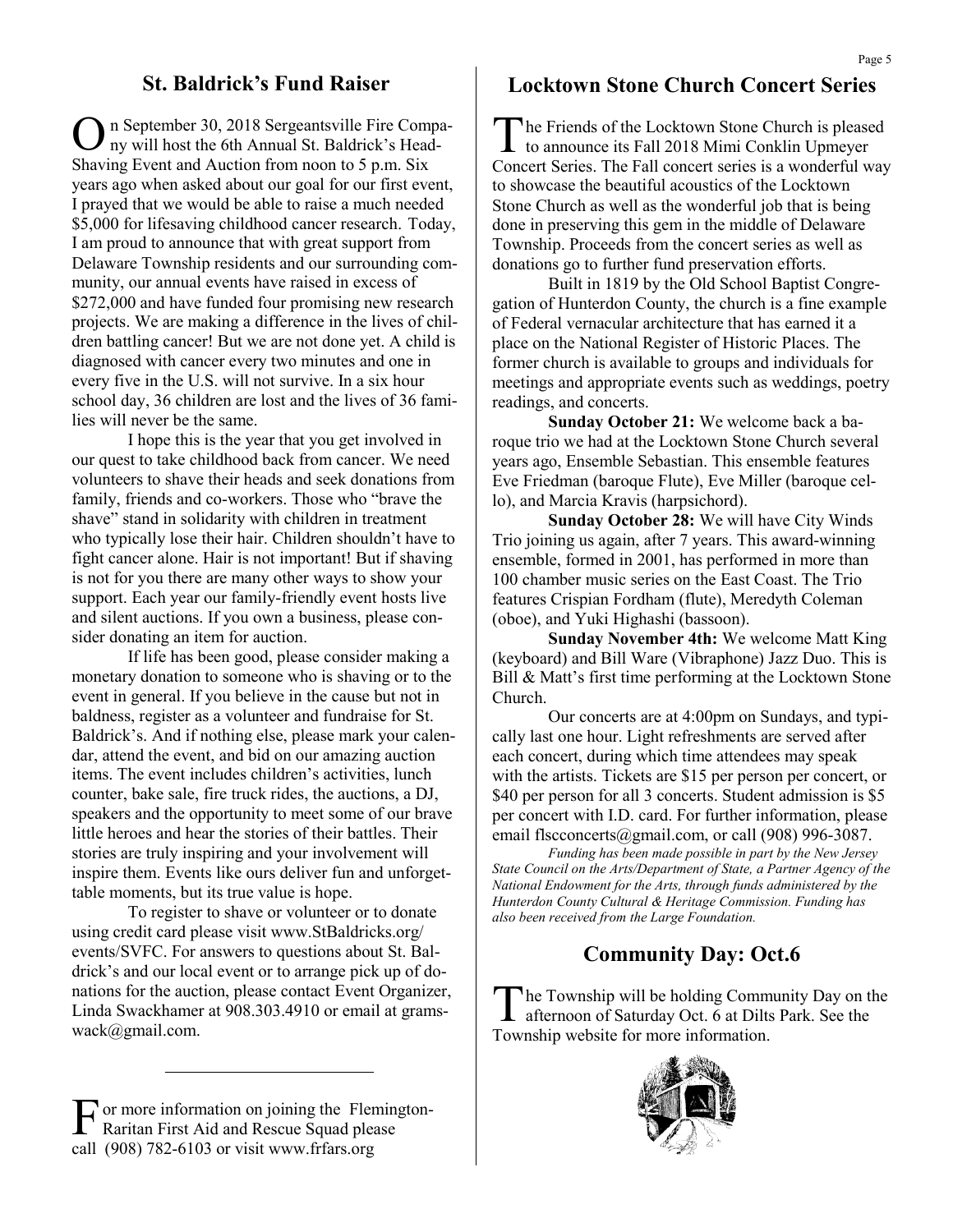# **Community Calendar**

**Township Offices closed: September 3** - Labor Day **October 8** - Columbus Day **November 22** - Thanksgiving Day

**Township Committee**: 7:30 p.m. 2nd & last Monday - 9/10, 9/24, 10/9, 10/29, 11/12, 11/26 **Planning Board**: 7:30 p.m. 1st Tuesday - 9/4, 10/2,

11/6, 12/4

**Board of Health:** 7:30 p.m. 1st Monday - 9/5, 10/1, 11/5, 12/3

**Open Space Committee:** 7:30 p.m. 3rd Monday - 9/17, 10/15, 11/19, 12/17

**Agricultural Advisory Committee:** 7:00 p.m. 1st Tuesday - 9/4, 10/2, 11/6, 12/4

**Board of Adjustment:** 7:30 p.m. 2nd Thursday - 9/13, 10/11, 11/8

**Recreation Commission:** 7:30 p.m. 1st Monday - 9/10, 10/1, 11/5, 12/3

**Environmental Commission:** 7:30 p.m. 3rd Wednesday - 9/19, 10/17, 11/21, 12/19

**D.T.M.U.A.:** 7:30 p.m. 1st Thursday - 9/6, 10/4, 11/1, 12/6

**Shade Tree Commission:** 7:30 p.m. 4th Thursday - 9/27, 10/25, 11/29, 12/27

**Historic Advisory Committee:** 7:30 p.m. 2nd Wednesday - 9/12, 10/10, 11/14, 12/12

**Newsletter Committee:** Quarterly

**Recycling Depot:** Open every weekday from 8 a.m. to 3 p.m. at the Township Garage on Rt. 523. Call Recycling Coordinator Kathy Klink at 609-397-3240 Ext. 208 with any questions.

## **Free Rabies Clinic: Dec. 1st 10 a.m. to 12 Noon**

**L ocation:** Public Works Department 816 Sergeantsville Road.

Pets must be on a leash or in a carrier. Three (3) year rabies vaccination for pets 1 year old and over, 1 year vaccination for pets under a year old.

PLEASE check your rabies certificates to see if your pet needs a vaccination. In order to be licensed, rabies certificates cannot expire before Nov. 1, 2019. (For example, if your rabies certificate expires 8/16/19 your pet needs to be vaccinated before you can receive the license). If you cannot attend the December 1st Clinic, contact the Hunterdon County Health Department at 908-788-1351 or visit http://www.co.hunterdon.nj.us/ health/rabiesclinics.html to learn about free clinic dates offered by other municipalities.

## **Recreation Commission Activities**

### **Adult and Teen Recreation**

Pending Delaware Township Board of Education<br>approval, beginning October 2nd in the DTS caf approval, beginning October 2nd in the DTS cafeteria and/or gym and continuing through March 2019, Delaware Township residents will have the following recreational opportunities for adults only on adult nights and for teens on teen nights:

**Adult Co-Ed soccer:** Monday nights 7 to 10 p.m. **Adult Men's basketball:** Tuesday and Thursday nights 7 to 10 p.m.

**Adult Co-Ed volleyball:** Wednesday nights 7:30 to 10 p.m.

**Teen Co-Ed volleyball or basketball:** Friday nights 7 to 9 p.m.

All skill levels are welcome! There are no activities when school functions are scheduled and/or when school is closed for holidays, early dismissals, or inclement weather. Check www.dtsk8.org for a calendar of scheduled closings.

Each adult sport group should provide two contact names and phone numbers for notification in the case of a cancelled activity. Parents of participating teens must take turns chaperoning teen activities. If there are no chaperones, this activity will be cancelled. Please send contact names and phone numbers for adult activities and teen chaperone names and phone numbers to Brian Sulewski at 908-500-8981. Chaperone info must be provided prior to scheduled Friday nights.

### **Holiday Decorating Contest**

T his year's Holiday Decorating Contest is back by popular demand! Restaurant gift certificates are awarded to the Grand Prize winner and 1st, 2nd, 3rd and 4th place finishers. Entrants must register no later than December 10th by calling 609-397-3240 Ext. 205 or emailing deltwprec@gmail.com.

Judging will take place on Monday, December 17th. If inclement weather is forecast for that night, judging will instead take place on Sunday, December 16th. Turn on lights between 6 and 9 p.m.

### **All meetings are at Town Hall unless otherwise noted.**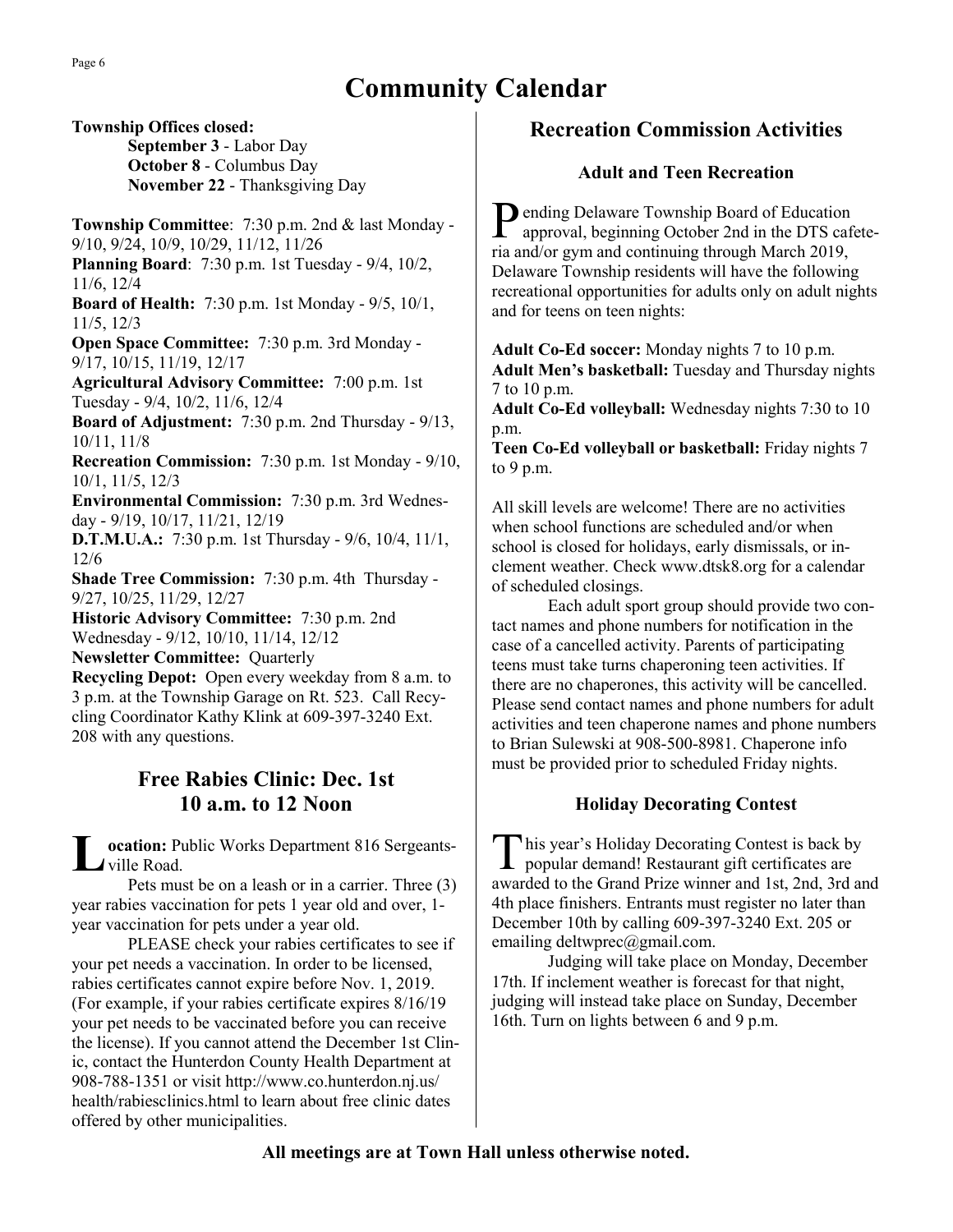## **Senior Citizens**

Meetings are at Sergeantsville Volunteer Fire Com-<br>pany. For membership info, call President Sandra Krahling at 609-397-0145. For trip information call Dottie Kurzenberger at 908-782-0635 or Dorothy Gilde at 609-397-2097. **Meetings:** All meetings (except December) start at 1:00. September 5, October 3, November 7 and include the following special features:

**Sept 5:** Speaker from the U.S. Post Inspector's office to talk about mail fraud. **October 3: Pete Becker on guitar and vocals** 

**November 7:** Hunterdon Seniors Chorus **December 5:** Meet at **12:00 Noon** for Christmas Party with Frankie M.

**Trip: Tuesday, October 9:** To Penn's Peak Theater in Jim Thorpe, Penn, to see The Four Freshmen. Bus departs at 9am , arriving at 11:30am for lunch and the show. Bus arrives home at about 5:00pm to 5:30pm. \$46 for Delaware Township Senior Group members and \$51 for guests.

## **Nature Notes: Bamboo Too, Two...**

*by Prof. Roger R. Locandro*

I wrote recently about the bamboo problem in our<br>township. Another Delaware Township resident plant wrote recently about the bamboo problem in our is not a real bamboo but is sometimes called by that name. You have all seen it. Pull into the parking lot of St. Agnes Church and the old school in Stockton and you will see it straight ahead. It is Polygonum cuspidatum, also known as knotweed or Japanese bamboo (and more recently given the Latin name Fallopia japonica). Fully grown, the stalks resemble sugar cane or corn but they are not related.

Japanese bamboo ranks as one of the most persistent, pervasive, complex, invasive plants in North America. It arrived around 1890 from Japan. Nurserymen and beekeepers helped it spread rapidly across the northern half of the U.S. and throughout Canada partly because of its high nectar secretion. It is highly evolved, with separate female and male plants. The dioecious plant blooms in the fall. The flowers on the male plants stand up; those on the female plants drape down.

Japanese bamboo honey is prized by some. In the early spring the young shoots are edible, tasting good as part of a rhubarb pie. The plant is related to rhubarb as well as buckwheat. Pie might be the only effective way to get rid of it. The plant has the ability to deactivate some herbicides, and excavation is sometimes self-defeating, just stimulating further growth. I've also seen it bore through four inches of asphalt. Let us know if and when you find a good way to eradicate or even control it --

## **Church Corner**

#### **Amwell Church of the Brethren**

40 Sandbrook Headquarters Rd, Stockton, NJ Tel: 609-397-4842 Web: www.amwell.org

Sunday School at 9:15 am; Worship service at 10:15 am **Sept.:** Wednesday night bible study resumes at

7:00 pm: we continue through the book of Acts.

**Sept.:** Friday night youth group resumes at 7:00 pm, always something new happening!

**Sept. 28-29:** Busy Bee Fall rummage sale, 9 am-1 pm. Bag day on Saturday.

**Oct. 28:** We will be celebrating our 285th anniversary! Our church was founded in 1733!

**Nov. 21:** Join us for our Thanksgiving eve service @7:00 pm. Come and count your blessings!

Visit us on the web at www.amwell.org and listen on Sunday morning  $\omega$  7:30 am on WDVR89.7fm to a previous week's message. Questions? Call 609-397-4842

#### **Cornerstone Christian Church**

226 Locktown-Sergeantsville Rd, Stockton, NJ Tel: 908-237-5227 Web: www.ccc-hc.org Email: pastor-keith@ccc.hc.org

Sunday Worship Service at 10:30 a.m. Sunday School for all ages beginning at 9:15 a.m.

#### **Sandy Ridge Baptist Church**

47 Sandy Ridge Road, Stockton, NJ Tel: 609-397-0371 Email: sandyridgechurchnj@gmail.com Facebook: Sandy Ridge Community American Baptist Church Sunday Worship Service at 11:00 a.m.

Sunday School will start up again Sept. 9th. All ages welcome during the worship service.

Bible Study starting Sept 19th and then every Wed. at 7:30 p.m.

**Oct. 20:** Sandy Ridge Church 200th Anniversary at 1:00 p.m. Anyone with memories or photos they'd like to add to our celebration please contact the church. See our Facebook page for updates. Kira Ministries will be our Saturday evening entertainment.

#### **Trunk or Treat**

The Recreation Commission will host, on the Sergeantsville Green, a Trunk or Treat event on Sunday, he Recreation Commission will host, on the Ser-October 28th following the Sergeantsville Volunteer Fire Company parade and party. To enter a decorated or themed vehicle, email deltwprec@gmail.com or call 609-397-3240 Ext. 205. All welcome – come in costume!